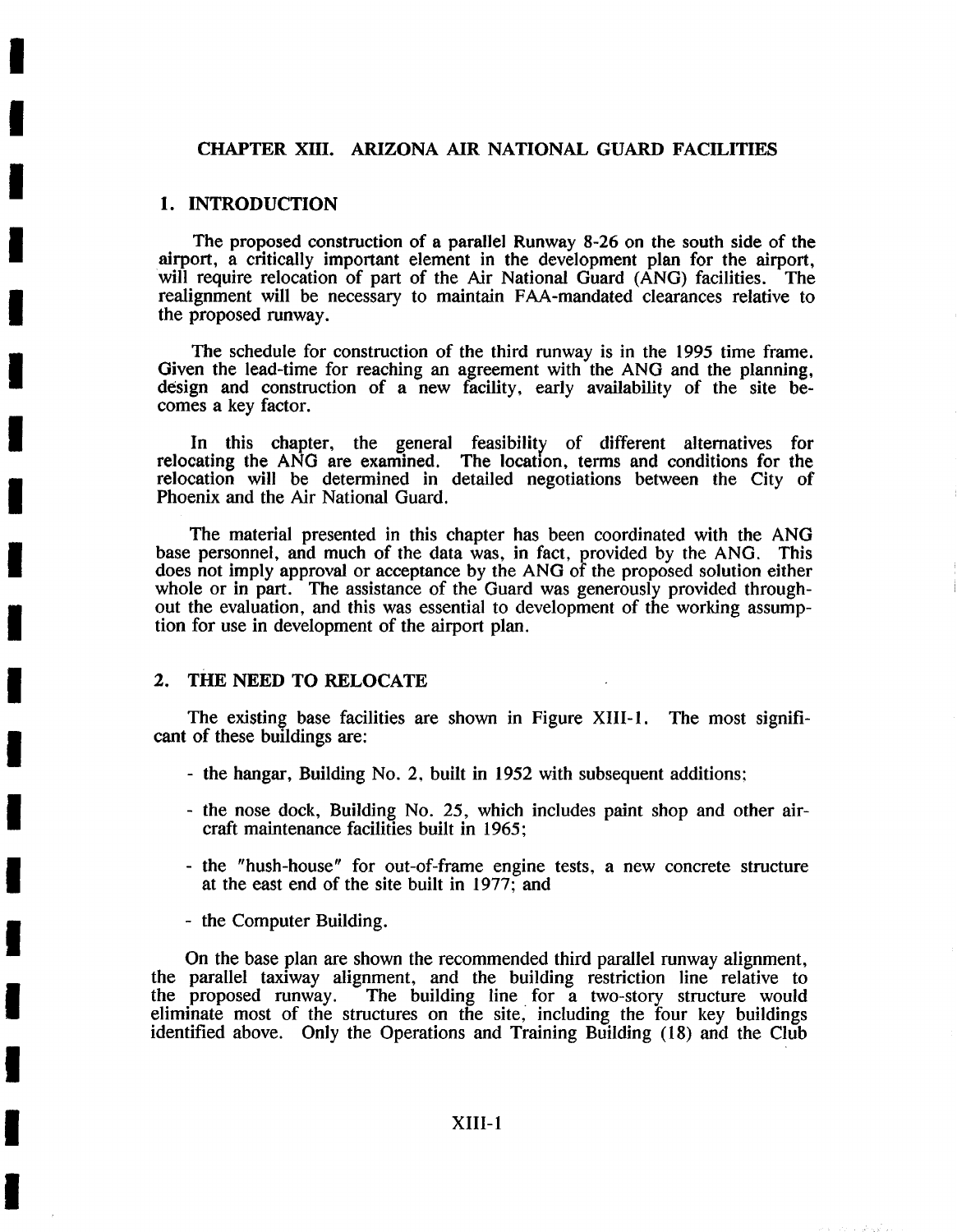and Pool (19) would not be eliminated. The conclusion is that the ANG facility would have to be relocated from this site or its boundaries would have to be substantially realigned to accommodate the proposed new runway.

**i** 

**I** 

**I** 

**i** 

**I** 

**I** 

**!** 

**I** 

**I** 

**I** 

**I** 

**I** 

**I** 

**I** 

**I** 

**I** 

**I** 

**I** 

#### 3. RELOCATION ALTERNATIVES

Alternatives for relocation exist at other sites in the Phoenix area and at other sites on or adjacent to the airport.

Available alternative sites off-airport are:

Site **A -** Luke Air Force Base - Luke AFB is situated in the northwest valley about 21 miles from the center of Phoenix.

Site B - Williams Air Force Base - Williams AFB is located in the southeast valley about 25 miles from central Phoenix.

Site C - Proposed Regional Jetport - Sites under considerations are located at Coolidge and Casa Grande between Phoenix and Tucson, about 50 miles from the Phoenix Central Business District (CBD). The feasibility of constructing an airport in this general area has been the subject of study but to date no justification for construction on this site has been developed.

Site **D** - **Proposed Third Reliever Airport** - The city is actively exploring mative sites for a third reliever airport. The search is focusing on areas alternative sites for a third reliever airport. to the north of the city. A prime candidate site is the Long property, located in Maricopa County about 35 miles from downtown. This site could be developed to standards to meet the requirements of the Guard.

Alternative on-airport sites are:

Site E - Partial Relocation on the Southwest boundary of the Airport - The site would include the triangular section of the current site which would not be affected by the runway construction, and would extend into the area to the west of the existing site currently occupied by the city jail facility.

Site F - Total Relocation on the Southwest **boundary of** the Area **-** This site is located immediately to the west of the existing site, an area currently occupied by the LARC and jail. It would not include the small remaining section of the existing site. Both Sites E and F could include a section of the landfill area south of Watkins Road.

Site G - Adjacent to 24th Street Realigned and Between the Runways - This site lies immediately east of 24th Street realigned.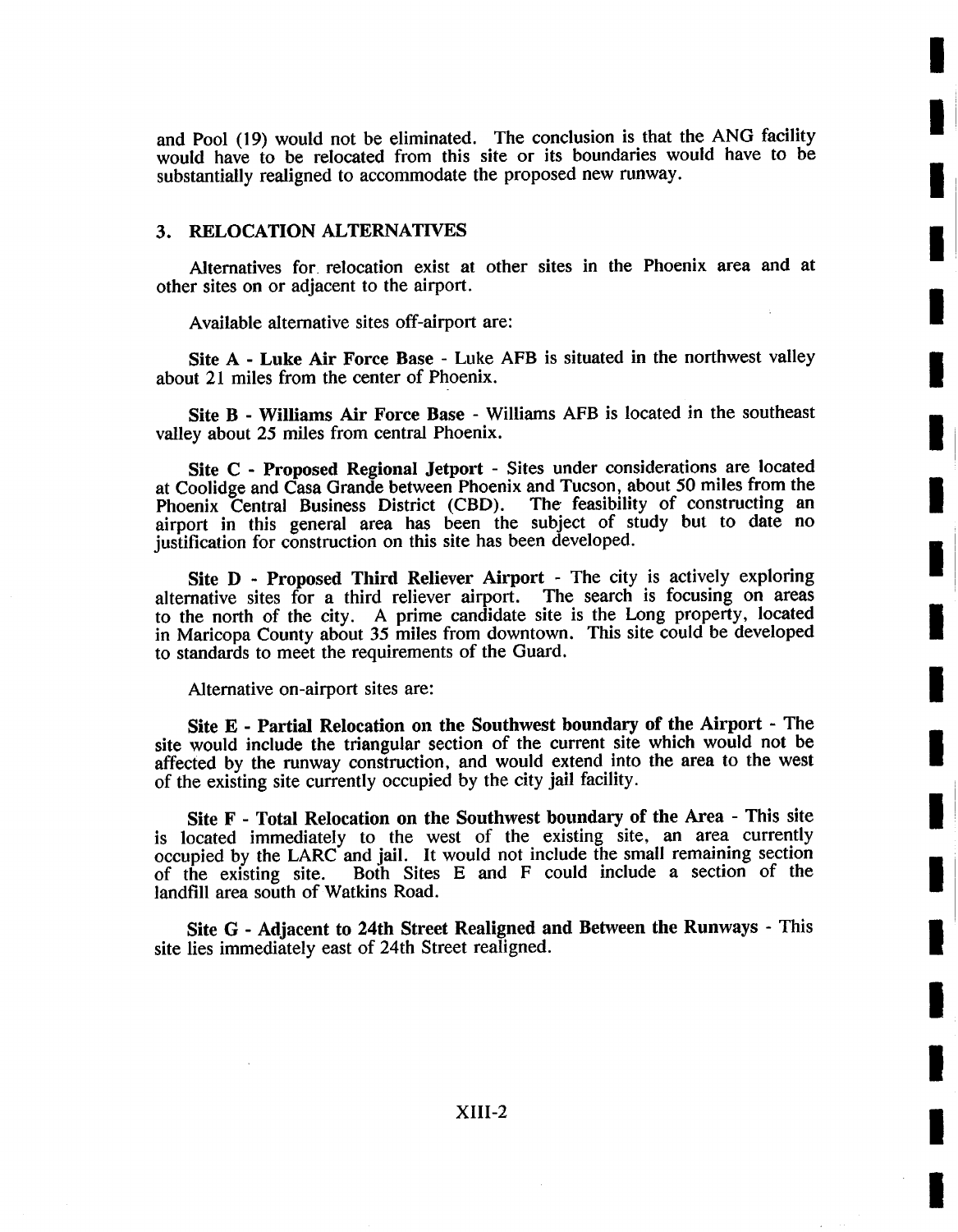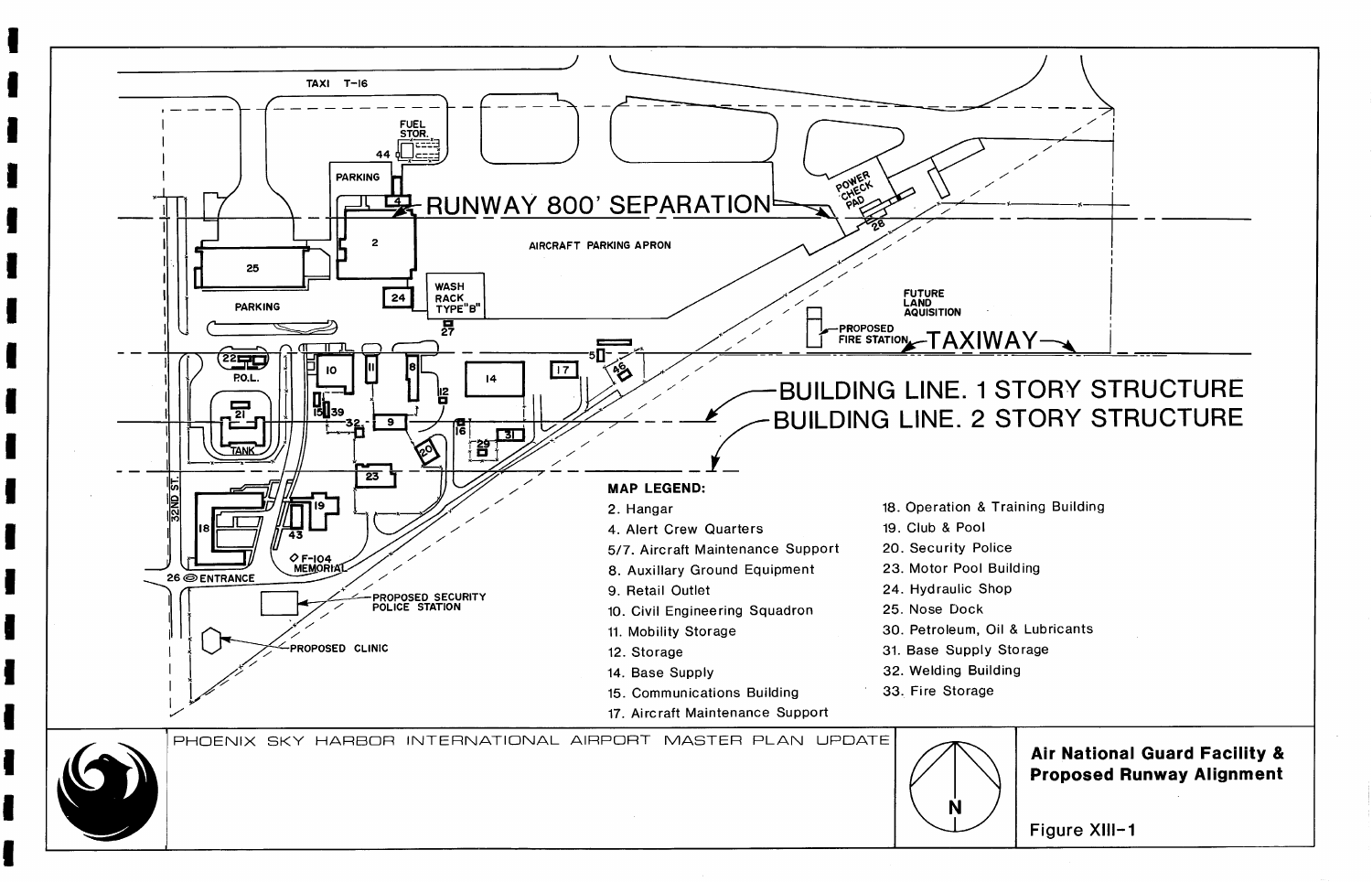Site H - North of Runway 8L-26R - This site includes a section of airport property south of the railroad tracks together with the dog track to the north of Air Lane.

## 4. EVALUATION OF ALTERNATIVE SITES

#### **A. Evaluation Criteria**

The criteria used in the comparative evaluation of these sites are:

### 1. Site Factors.

**I** 

**I** 

**!** 

**I** 

**I** 

**I** 

**I** 

**I** 

**i** 

**I** 

**I** 

**!** 

**l** 

**I** 

**!** 

**I** 

**i** 

**!** 

**I** 

- **a) Size/Configuration of** Site: The Guard has stated that a site of approximately 50 acres would be required to accommodate their operation and provide for possible expansion.
- **b)**  Runway Length and Specifications: A length of 11,300 feet and a load-bearing capability adequate for the current KC-135E equipment are required.
- c) Runway Access: This factor relates to ease of access of ANG aircraft to runways with adequate length and strength.
- d) Availability of Utilities/Services at the Site.
- **e) Immediate Availability of** Site: The demand for additional runway capacity at PHX will occur in the short- to mid-term. require programming of the ANG relocation to commence in the 1989- 1991 time frame. Facilities which are not available in this time frame will not be viable sites for the relocation.
- f) Long-term Availability of Site: The ANG would prefer to relocate to a site which will be available for an extended period of time.
- g) Land Use and Noise Compatibility.
- 2. Cost Factors.
	- **a) Cost of Replacement Facilities.**
	- **b) Cost of Relocation.**
- 3. Labor Force Factors.
	- **a)** Proximity to Centroid of Metropolitan Population: The ANG base is an employment center for approximately 900 full- and part-time employees and is a training facility for reservists. This funcemployees and is a training facility for reservists.

التيابية فكالمناد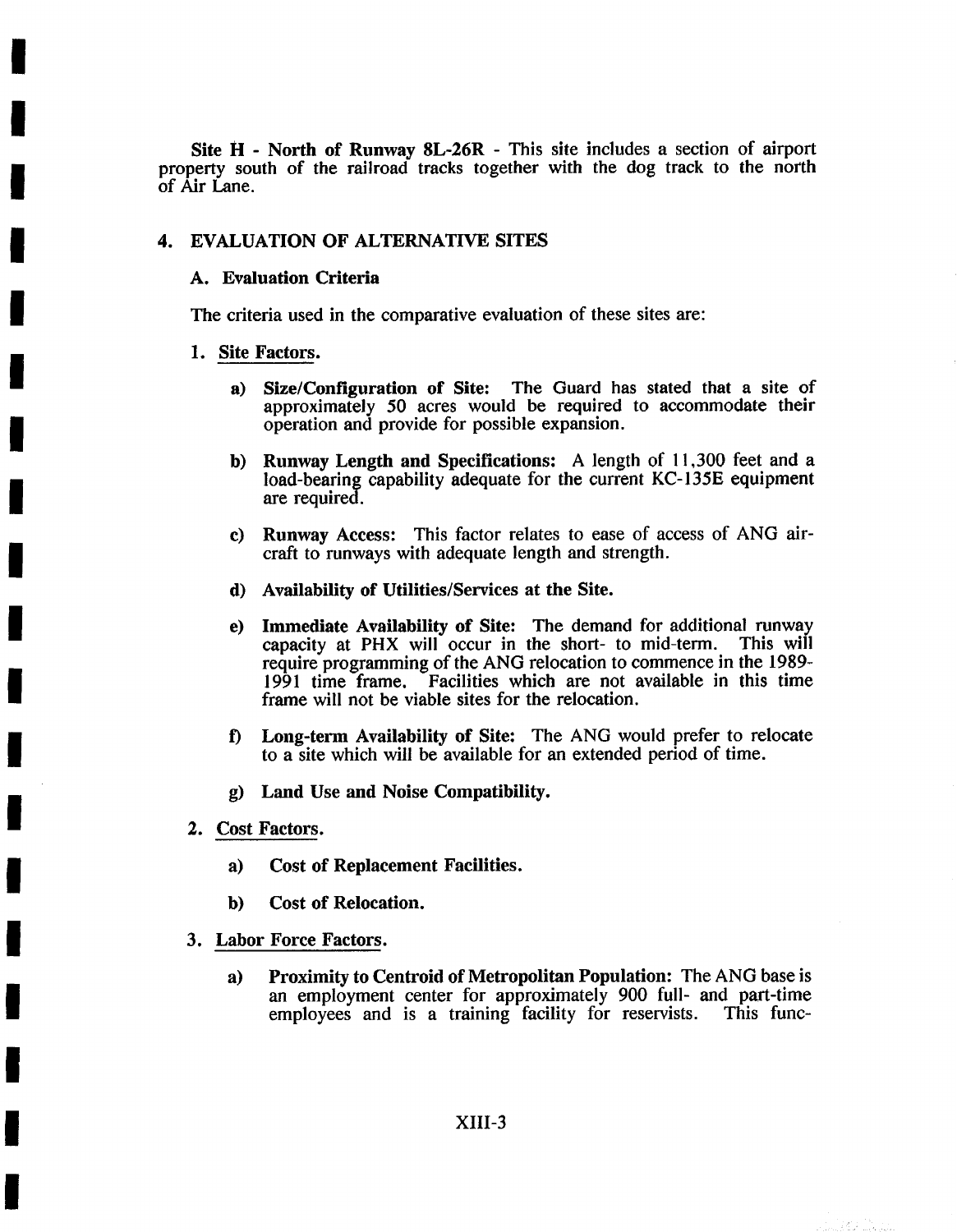tion can be served effectively only if the site is located convenient to a large part of the metropolitan population. Highway distance from downtown Phoenix was used as a measure of proximity. **I** 

**I** 

**I** 

**I** 

**I** 

**I** 

**I** 

**I** 

**I** 

**I** 

**I** 

**I** 

**li** 

**I** 

**I** 

**I** 

**I** 

**I** 

**I** 

#### **4. Operational Impacts.**

- **a)** Impact on ANG Operations: This identifies the extent to which ANG operations would be constrained by the activities of other users of the airport or airfield.
- **b)** Impact of ANG Operations on Activities of the Host Facility: The interaction of large aircraft, even though limited in number with smaller, faster aircraft, may have safety or capacity implications.
- **c)** Willingness of Potential Host Facility **to Accommodate the Guard:**  Even though relocating at a specific facility appears as a reasonable and feasible solution, if the host facility has major concerns and is opposed to the move, this may eliminate the alternative.

A preliminary analysis of each of the sites with respect to these factors is presented in the matrix (Table XIII. I).

#### **B. Site Evaluations**

Luke Air Force Base (proposed Site A) and Williams Air Force Base (proposed Site B) share some of the same characteristics with respect to relocation of the ANG.

Both bases are located on the edge of the metropolitan area - Luke northwest of Phoenix and Williams in the southeast. Luke is seven square miles in extent, while Williams is over five square miles. The primary mission of both facilities is the training of Air Force pilots. Williams provides initial training in ties is the training of Air Force pilots. small aircraft. Luke houses units conducting advanced training of jet fighter pilots.

Williams has reached capacity but Luke has increased air traffic by 17 ent with additional night training. Operations at Luke exceed 200,000 percent with additional night training. individual takeoffs and landings per year. Williams' operations exceed 300,000. Both installations are equipped to serve jet aircraft.

Luke has two runways (21R-3L and 21L-3R) 10,000 and 9,910 feet long, respectively. Both have 1,000-foot overrun areas. The weight-bearing strengths of the runways range from 95,000 pounds single-wheel loading to 265,000 pounds twin tandem-wheel loading. The apron area can accommodate about 200 aircraft.

Williams has three concrete runways (12R-30L, 12C-30C, and 12L-30R) 10,400, 10,200, and 9,300 feet in length, respectively. The weight-bearing strengths of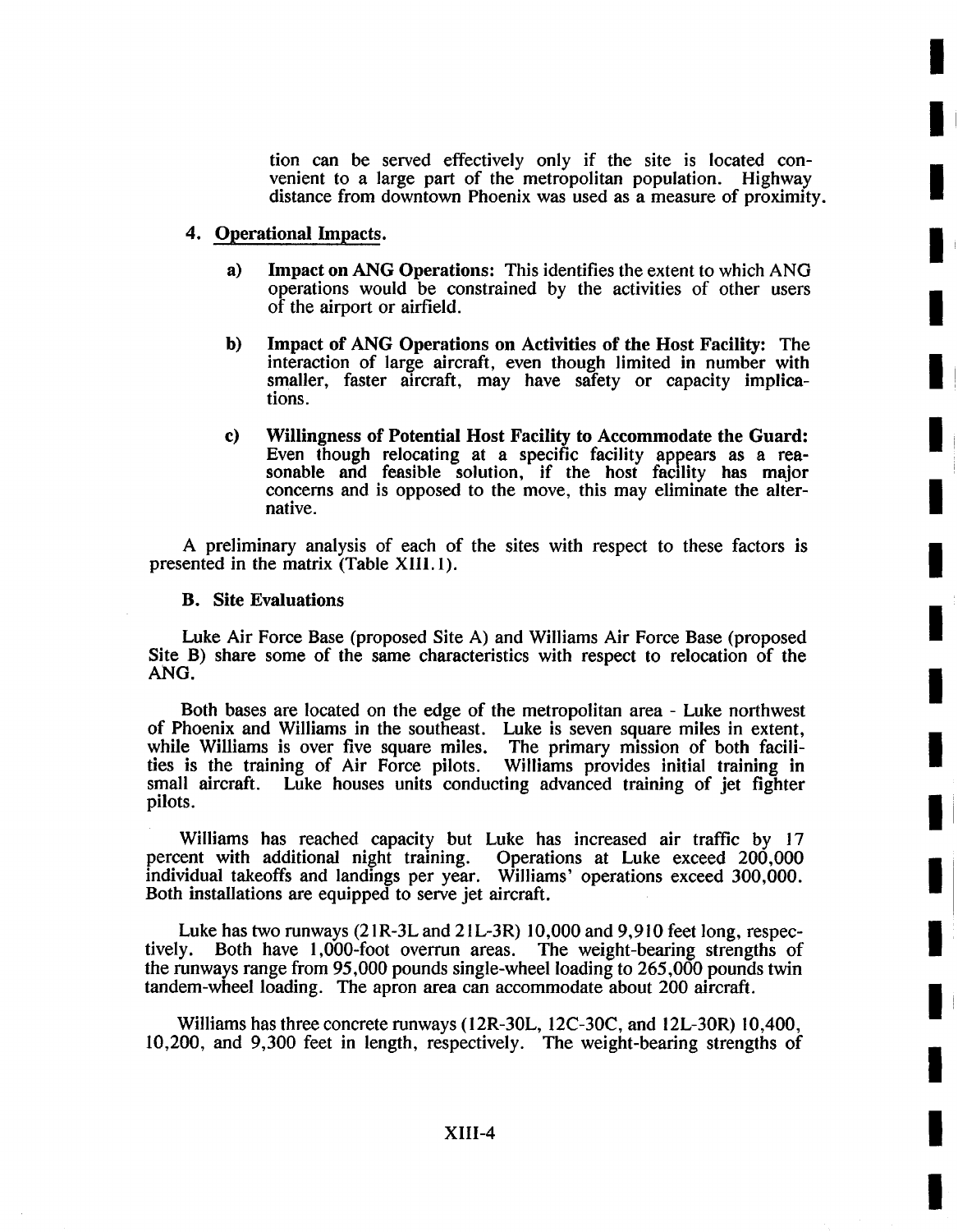|                                                                                                                 | Other Airport Alternatives                                                  |                                                |                                          |                                          | Sky Harbor Alternatives                                                     |                                                                             |                                                              |                                                              |
|-----------------------------------------------------------------------------------------------------------------|-----------------------------------------------------------------------------|------------------------------------------------|------------------------------------------|------------------------------------------|-----------------------------------------------------------------------------|-----------------------------------------------------------------------------|--------------------------------------------------------------|--------------------------------------------------------------|
| <b>FACTORS</b>                                                                                                  | ۸.<br>Luke AFB                                                              | в.<br>William AFB                              | $c_{\bullet}$<br>Proposed<br>Jetpoint    | D.<br>Third<br>Reliever                  | Е.<br>Partial Re-<br>location SW                                            | $\mathbf{F}$ .<br>Relocation<br>SW Side                                     | G.<br>24th Street                                            | н.<br>NE Site                                                |
| <b>Site Factors</b><br>Size and<br>Configuration                                                                | Potentially<br>adequate                                                     | Potentially<br>adequate                        | Adequate                                 | Adequate                                 | Adequate w/<br>reclamation                                                  | Adequate w/<br>reclamation                                                  | Adequate w/<br>acquisition                                   | Adequate w/<br>acquisition                                   |
| Runway Length/<br>Specifications                                                                                | 10,000 ft.                                                                  | 10,400 ft.                                     | Undetermined                             | Undetermined                             | 10,300 ft.                                                                  | 10,300 ft.                                                                  | 10,300 ft.                                                   | 10,300 ft.                                                   |
| Runway Access                                                                                                   | Undetermined                                                                | Undetermined                                   | Potentially<br>Good                      | Potentially<br>Good                      | Must cross<br>$3rd$ $r/v$                                                   | Must cross<br>$3rd$ $r/w$                                                   | Good to<br>both r/ways                                       | Good to<br>$r/w$ 8L-26R                                      |
| Utilities and<br>Services                                                                                       | Probably<br>available                                                       | Probably<br>available                          | Available                                | Available                                | In-place                                                                    | In-place                                                                    | In-place                                                     | In-place                                                     |
| Immediate<br>Availability                                                                                       | Not<br>available                                                            | Not<br>available                               | Doubtful:<br>$20$ yrs<br>minimum         | $Land + 5 yrs$<br>Fac. $+10$ yrs         | Available<br>3-5 угв                                                        | Available<br>$3-5$ yrs                                                      | Available<br>short-mid<br>tern                               | Part of site<br>available,<br>delays for<br>acquisition      |
| Long-term<br>Availability                                                                                       | <b>Not</b><br>available                                                     | Not<br>available                               | Good if<br>Facility<br>constructed       | Good                                     | To be<br>negotiated<br>with city                                            | To be<br>negotiated<br>with city                                            | To be<br>negotiated<br>with city                             | To be<br>negotiated<br>with city                             |
| Land use/<br>Noise                                                                                              | Potential<br>minor<br>problem                                               | Potential<br>minor<br>problem                  | Minimal -<br>none                        | Minimal -<br>none                        | Minimal                                                                     | Minimal                                                                     | Minor                                                        | <b>Minor</b>                                                 |
| <b>Cost Factors</b><br>Replacement<br>Costs                                                                     | 533 million                                                                 | $$33$ million                                  | \$33 million                             | \$33 million                             | $$33 \text{ m}^{(1)}$$                                                      | \$33 million                                                                | \$33 million                                                 | $$33$ million<br>plus cost of<br>private land                |
| Relocation<br>Costs                                                                                             | High due<br>to distance                                                     | High due<br>to distance                        | High due<br>to distance                  | High due<br>to distance                  | Probably<br><b>less</b>                                                     | Probably<br>less                                                            | Probably<br>moderate                                         | Probably<br>moderate                                         |
| <b>Labor Force</b><br><b>Factors</b><br>Proximity to<br>Population                                              | More removed<br>$(21$ miles)                                                | More removed<br>$(25 \text{ miles})$           | More removed<br>$(50$ miles)             | More removed<br>(35 m11e8)               | Same<br>location                                                            | Same<br>location                                                            | No signif.<br>change                                         | No signif.<br>change                                         |
| <b>Operational</b><br>Impacts<br>Impact on ANG<br>Operations<br>concern by<br><b>USAF</b><br>Impact on<br>other | Probably<br>minor.<br>concern by<br><b>USAF</b><br>Not known,<br>concern by | Probably<br>minor.<br>Not known,<br>concern by | Probably<br>minor<br>Probably<br>minimal | Probably<br>ainor<br>Probably<br>pininal | Potential<br>interaction<br>with civil<br>traffic<br>Minor effect<br>on 3rd | Potential<br>interaction<br>with civil<br>traffic<br>Minor effect<br>on 3rd | Potential<br>interaction<br>with civil<br>traffic<br>Minimal | Potential<br>interaction<br>with civil<br>traffic<br>Minimal |
| Operations<br>Attitude of<br>Host Facility                                                                      | <b>USAF</b><br>Unfavorable<br>(USAF)                                        | <b>USAF</b><br>Unfavorable<br>(USAF)           | Probably<br>favorable<br>(City)          | Probably<br>favorable<br>(City)          | Parallel r/w<br>Can<br>accommodate<br>(City)                                | Parallel r/w<br>Can<br>accommodate<br>(City)                                | Unfavorable<br>(City)                                        | Unfavorable<br>(City)                                        |

# **General Evaluation - Alternative Sites For Relocation of ANG Facility**

 $\sim$   $\sim$ 

**Sales State** 

**n mmm m n m mm m m m m m m m m mmm m m m m** 

(1) Possibly less by \$2.6 million, the replacement cost of structures on the existing site which could be incorporated into the new site.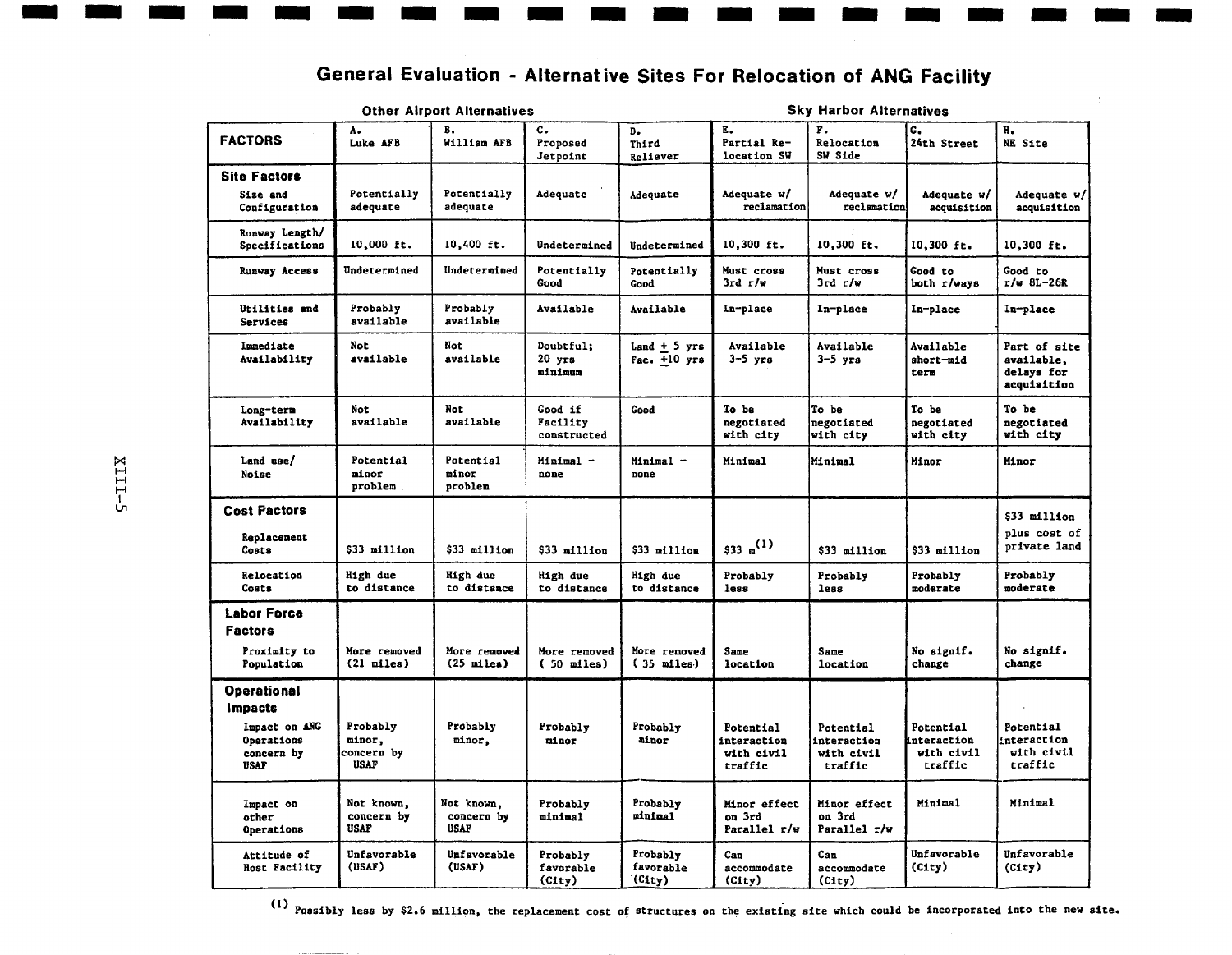the runways range from 55,000 pounds single-wheel loading to 120,000 pounds twin tandem-wheel loading.

**!** 

**I** 

**!** 

**I** 

**I** 

**!** 

**!** 

**I** 

**I** 

**I** 

**I** 

**!** 

**!** 

**I** 

**i** 

**I** 

**I** 

**i** 

**i** 

These physical facilities, the availability of sites, and utilities appear adequate to meet AANG needs provided that additional runway length can be obtained. The successful relocation on either of the two AFBs hinges on whether their mission can be successfully accomplished with the addition of the ANG and whether the host unit believes that they can be accommodated safely and efficiently. Both of the AFBs are located at significant distances from the center of the metropolitan area where the Guard must draw its staff and reservists. This makes the sites less than optimum from the perspective of the Guard. Additionally, senior staff at both Luke and Williams have serious reservations regarding their ability to satisfactorily accommodate the unit and have indicated that they are unwilling to do so.

Site C is the proposed regional jetport (for which a site has yet to be chosefi). The feasibility of this concept has not been established, and it is not a viable option for ANG relocation.

The third Phoenix reliever airport is the proposed Site D. Studies of this facility are underway at the time of preparation of this report.

The most likely conclusion of this study is that a site about 35 miles to the north of the city in a major planned urban development is the preferred location for the airport. As a site for relocation of the ANG, this site has As a site for relocation of the ANG, this site has advantages and disadvantages similar to those for the proposed regional jetport. Being a proposed, yet-to-be-designed facility, it could most likely meet all of the physical requirements of the Guard. But its ability to attract personnel the physical requirements of the Guard. would be diminished by reason of its distance from Phoenix, and, equally critical, it will not be constructed within the time frame required for re-use of the Guard's current leased property on Sky Harbor.

Potential Sites E and F were examined together. Site E consists of a partial relocation southwest of the existing ANG. Site F involves total relocation southwest to Site E and includes the area currently housing LARC and the county jail annex.

A move to either potential site would have relatively small impact to the community, ANG or Sky Harbor operations because of proximity to the existing base. Relocation to Site E would allow retention of some of the facilities and, therefore, a savings in terms of facility replacement costs. A negative effect would be the ANG's loss of direct access to a runway adequate for its KC-135 aircraft. The proposed adjacent third runway would be approximately 7,800 feet long and would separate the Guard from Runway 8R-26L, which meets specifications.

A partial move to Site E or total relocation to Site F presumably could occur more quickly than moving to any other site. Utilities and distribution systems for fuel and water currently exist. The Maricopa County Sheriff's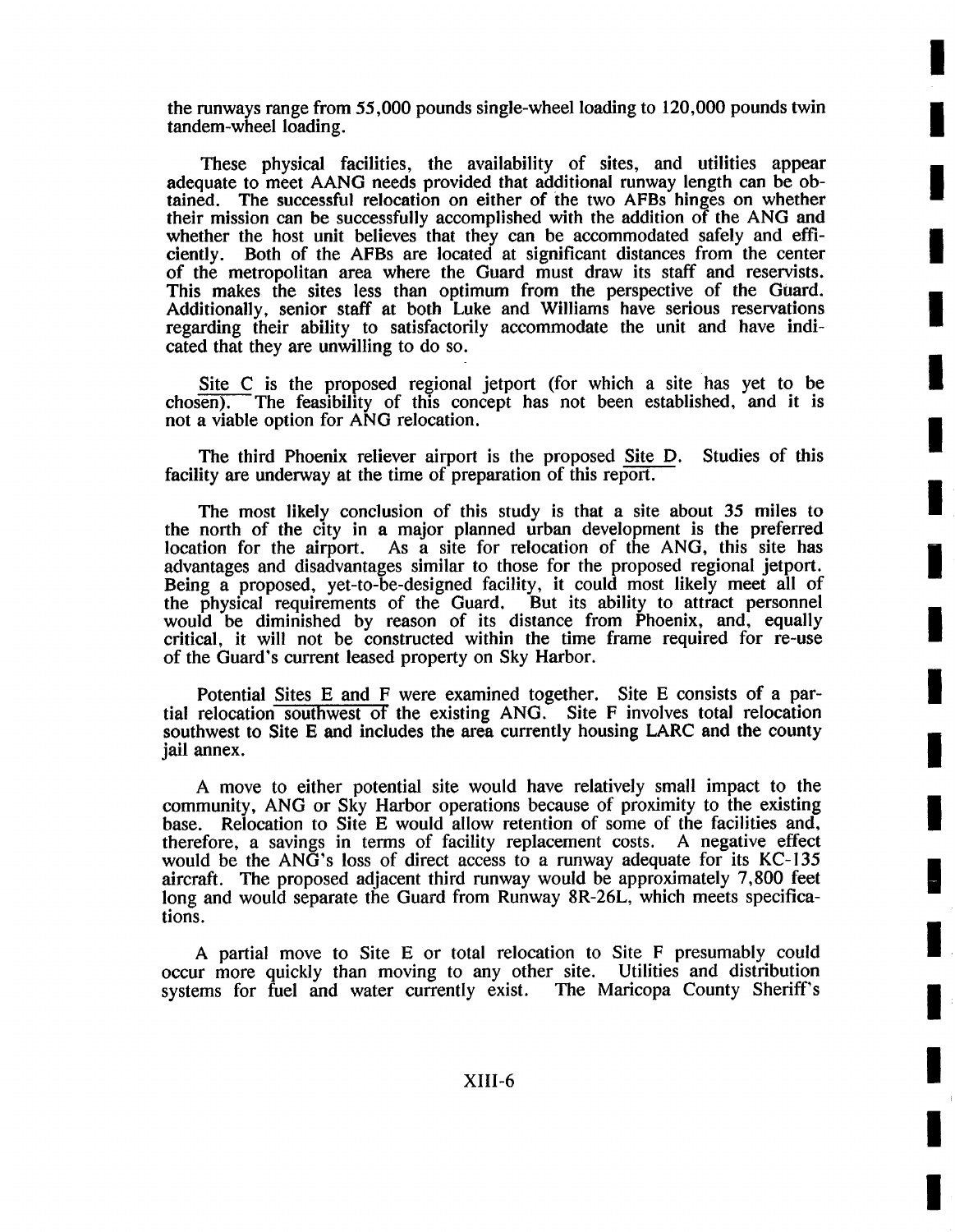Department has been notified of its lease expiration date, and LARC is on a month-to-month lease. Remaining at Sky Harbor provides the ANG with excellent transportation access and a large, skilled labor force within close proximity. Additionally, the site is available and the city has indicated a willingness to negotiate with the Guard in an attempt to identify a mutually acceptable arrangement for the relocation.

**I** 

**I** 

**I** 

**I** 

**I** 

**I** 

**I** 

**I** 

**I** 

**I** 

**I** 

**I** 

**I** 

**I** 

**I** 

**I** 

**I** 

**I** 

Site G is located east of the planned Phoenix Sky Harbor Center Business Park and west of the existing 24th Street alignment. Relocation would be limited to areas north and south of the airport spine (Sky Harbor Boulevard alignment) to avoid ANG displacement at a later date.

This location would provide ANG aircraft with direct access to both Runway 8L-26R and 8R-26L. Utilities and related services are in place. Because the move would enable the Guard to remain on-airport, impact on the community, airport operations, and the ANG mission would be minimal.

Timing and facility of the move would depend on site preparation and the reconstruction of 24th Street onto its western realignment.

While the site has the physical qualities sought by the Guard, location at this site would potentially conflict with long-term development of the civilian facilities on the airport, being located on the critical central spine of the airport. This land should be retained for longer-term uses relating to development of the civilian airport.

A minimum of 50 acres on the northeast side of the airport, including a portion of the dog track property, was examined as a potential Site H.

In order to provide the ANG with a 50-acre site on the north side of the airport, additional land north of Air Lane and the Southern Pacific Railroad fight-of-way would be needed. Acquisition of property north of Air Lane, ineluding the dog track, would take time and result in a parcel of land split by a public street and railroad tracks. Aircraft would have direct access to the northern-most taxiway and to Runway 8L-26R but would be physically separated from administrative and support services.

In addition to having to acquire the property and plan around several barriers, existing tenants and land users would be displaced. However, the benefits include staying on at Sky Harbor with easy access to fuel and utilities, accessibility to a large labor force and major transportation routes, and minimal impact to airport operations, airspace, or the ANG mission.

Due to the site problems, this site is considered to be inferior to the sites on the southwest side of the airport.